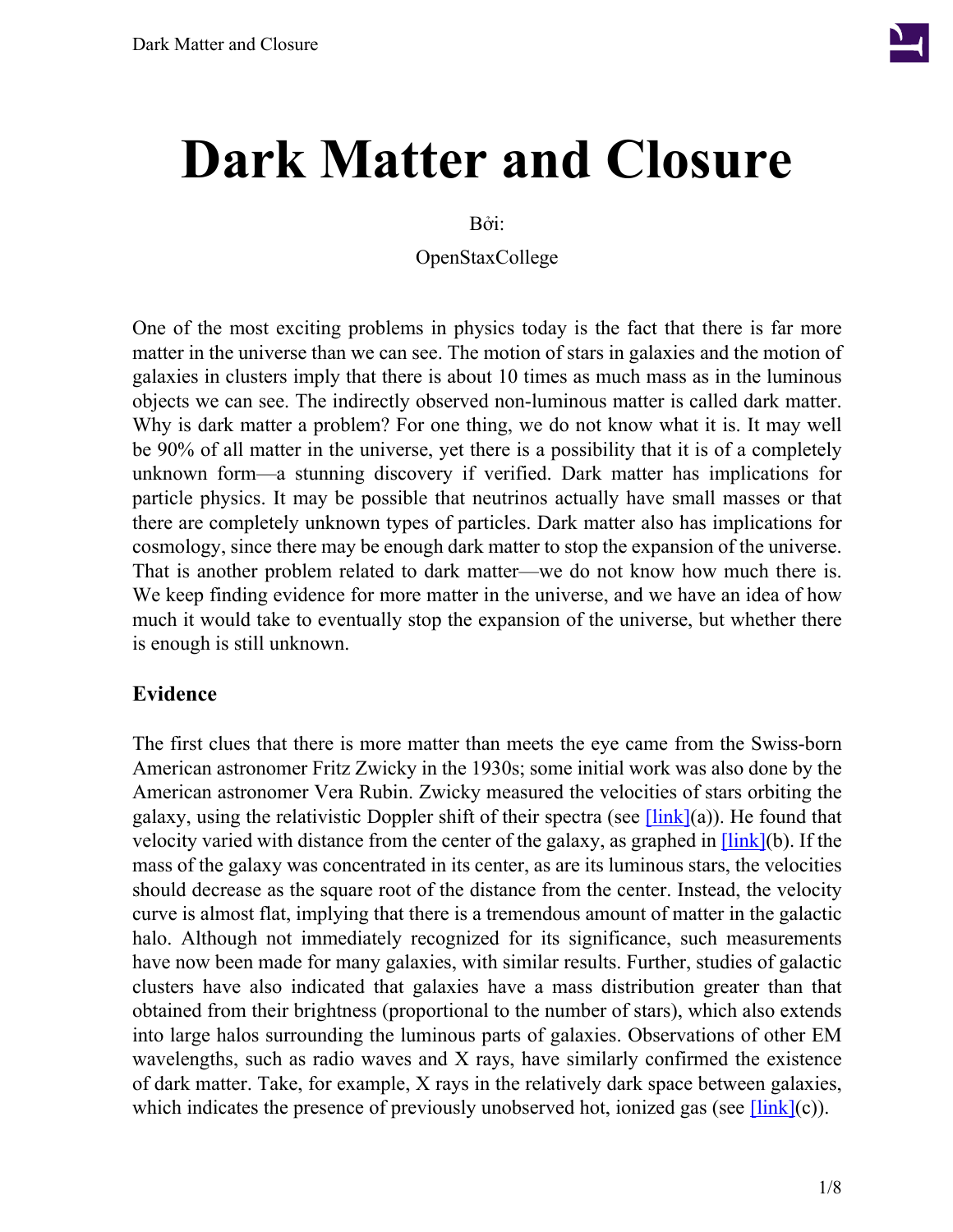## **Theoretical Yearnings for Closure**

Is the universe open or closed? That is, will the universe expand forever or will it stop, perhaps to contract? This, until recently, was a question of whether there is enough gravitation to stop the expansion of the universe. In the past few years, it has become a question of the combination of gravitation and what is called the cosmological constant. The cosmological constant was invented by Einstein to prohibit the expansion or contraction of the universe. At the time he developed general relativity, Einstein considered that an illogical possibility. The cosmological constant was discarded after Hubble discovered the expansion, but has been re-invoked in recent years.

Gravitational attraction between galaxies is slowing the expansion of the universe, but the amount of slowing down is not known directly. In fact, the cosmological constant can counteract gravity's effect. As recent measurements indicate, the universe is expanding *faster* now than in the past—perhaps a "modern inflationary era" in which the dark energy is thought to be causing the expansion of the present-day universe to accelerate. If the expansion rate were affected by gravity alone, we should be able to see that the expansion rate between distant galaxies was once greater than it is now. However, measurements show it was *less* than now. We can, however, calculate the amount of slowing based on the average density of matter we observe directly. Here we have a definite answer—there is far less visible matter than needed to stop expansion. The critical density  $\rho_c$  is defined to be the density needed to just halt universal expansion in a universe with no cosmological constant. It is estimated to be about

 $\rho_c \approx 10^{-26}$  kg/m<sup>3</sup>.

However, this estimate of  $\rho_c$  is only good to about a factor of two, due to uncertainties in the expansion rate of the universe. The critical density is equivalent to an average of only a few nucleons per cubic meter, remarkably small and indicative of how truly empty intergalactic space is. Luminous matter seems to account for roughly 0.5% to 2% of the critical density, far less than that needed for closure. Taking into account the amount of dark matter we detect indirectly and all other types of indirectly observed normal matter, there is only 10% to 40% of what is needed for closure. If we are able to refine the measurements of expansion rates now and in the past, we will have our answer regarding the curvature of space and we will determine a value for the cosmological constant to justify this observation. Finally, the most recent measurements of the CMBR have implications for the cosmological constant, so it is not simply a device concocted for a single purpose.

After the recent experimental discovery of the cosmological constant, most researchers feel that the universe should be just barely open. Since matter can be thought to curve the space around it, we call an open universe negatively curved. This means that you can in principle travel an unlimited distance in any direction. A universe that is closed is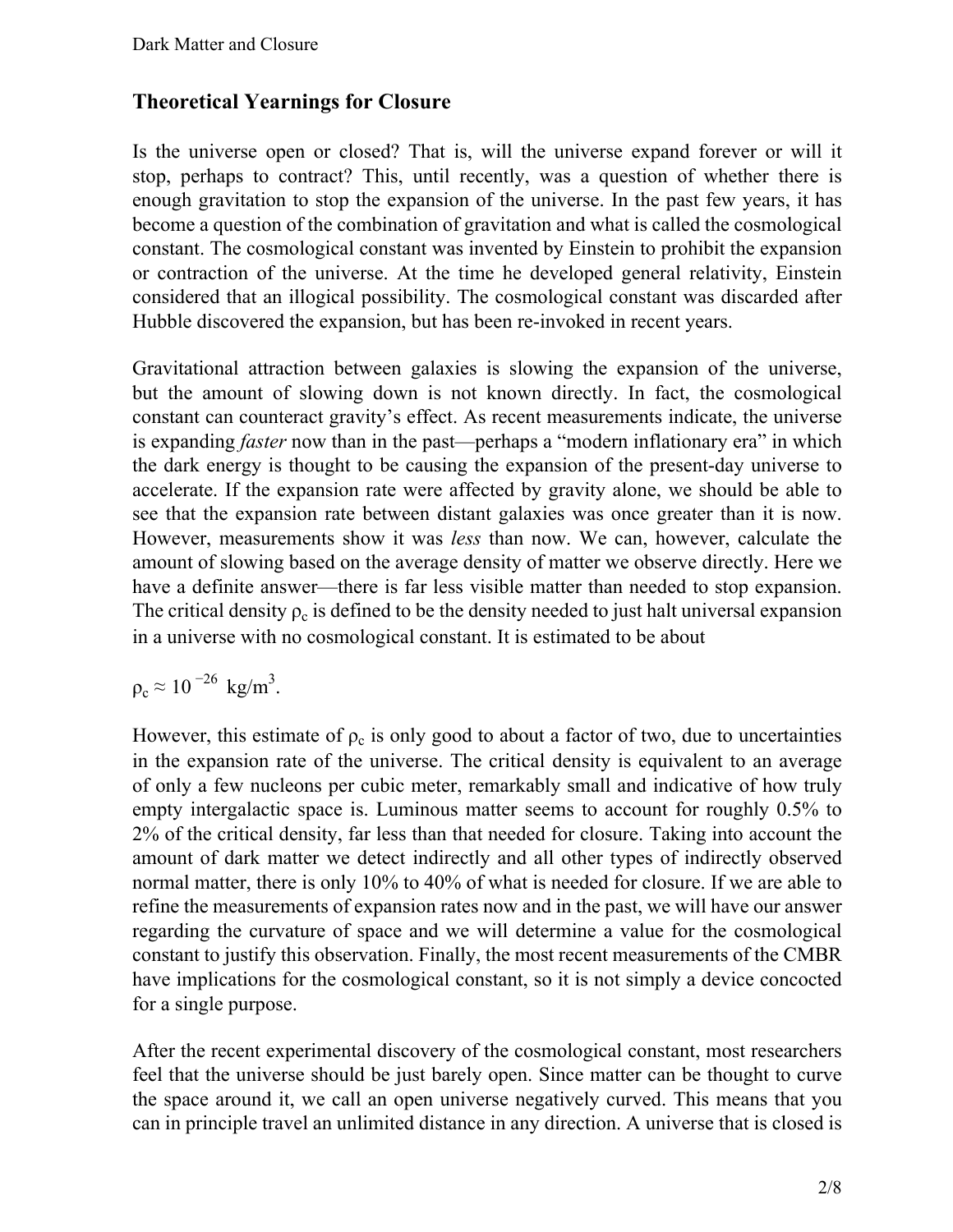<span id="page-2-0"></span>called positively curved. This means that if you travel far enough in any direction, you will return to your starting point, analogous to circumnavigating the Earth. In between these two is a flat (zero curvature) universe. The recent discovery of the cosmological constant has shown the universe is very close to flat, and will expand forever. Why do theorists feel the universe is flat? Flatness is a part of the inflationary scenario that helps explain the flatness of the microwave background. In fact, since general relativity implies that matter creates the space in which it exists, there is a special symmetry to a flat universe.



*Evidence for dark matter: (a) We can measure the velocities of stars relative to their galaxies by observing the Doppler shift in emitted light, usually using the hydrogen spectrum. These measurements indicate the rotation of a spiral galaxy. (b) A graph of velocity versus distance*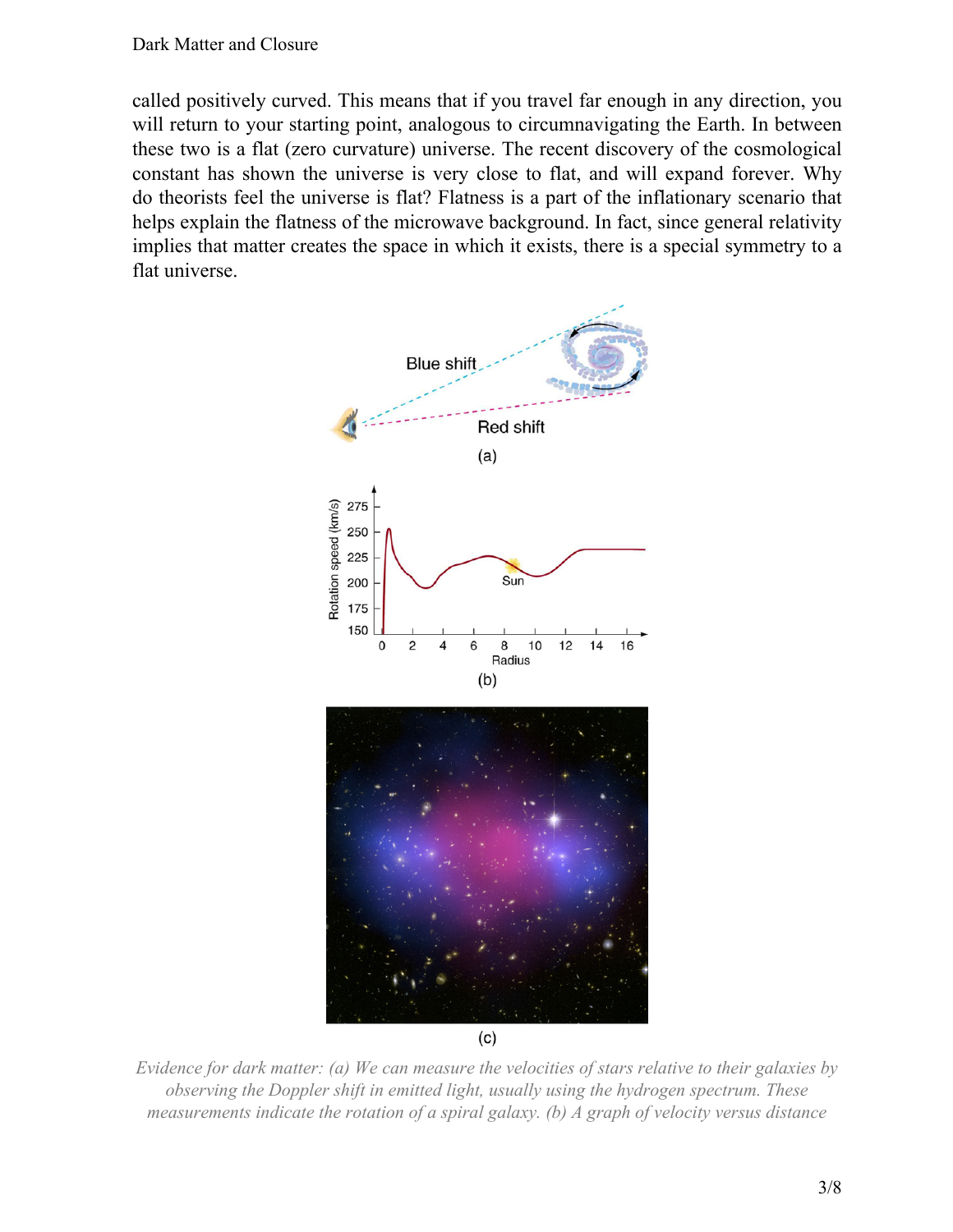#### Dark Matter and Closure

*from the galactic center shows that the velocity does not decrease as it would if the matter were concentrated in luminous stars. The flatness of the curve implies a massive galactic halo of dark matter extending beyond the visible stars. (c) This is a computer-generated image of X rays from a galactic cluster. The X rays indicate the presence of otherwise unseen hot clouds of ionized gas in the regions of space previously considered more empty. (credit: NASA, ESA, CXC, M. Bradac (University of California, Santa Barbara), and S. Allen (Stanford University))*

## **What Is the Dark Matter We See Indirectly?**

There is no doubt that dark matter exists, but its form and the amount in existence are two facts that are still being studied vigorously. As always, we seek to explain new observations in terms of known principles. However, as more discoveries are made, it is becoming more and more difficult to explain dark matter as a known type of matter.

One of the possibilities for normal matter is being explored using the Hubble Space Telescope and employing the lensing effect of gravity on light (see  $[\text{link}]$ ). Stars glow because of nuclear fusion in them, but planets are visible primarily by reflected light. Jupiter, for example, is too small to ignite fusion in its core and become a star, but we can see sunlight reflected from it, since we are relatively close. If Jupiter orbited another star, we would not be able to see it directly. The question is open as to how many planets or other bodies smaller than about 1/1000 the mass of the Sun are there. If such bodies pass between us and a star, they will not block the star's light, being too small, but they will form a gravitational lens, as discussed in [General Relativity and Quantum Gravity](/m42689).

In a process called microlensing, light from the star is focused and the star appears to brighten in a characteristic manner. Searches for dark matter in this form are particularly interested in galactic halos because of the huge amount of mass that seems to be there. Such microlensing objects are thus called massive compact halo objects, or MACHOs. To date, a few MACHOs have been observed, but not predominantly in galactic halos, nor in the numbers needed to explain dark matter.

MACHOs are among the most conventional of unseen objects proposed to explain dark matter. Others being actively pursued are red dwarfs, which are small dim stars, but too few have been seen so far, even with the Hubble Telescope, to be of significance. Old remnants of stars called white dwarfs are also under consideration, since they contain about a solar mass, but are small as the Earth and may dim to the point that we ordinarily do not observe them. While white dwarfs are known, old dim ones are not. Yet another possibility is the existence of large numbers of smaller than stellar mass black holes left from the Big Bang—here evidence is entirely absent.

There is a very real possibility that dark matter is composed of the known neutrinos, which may have small, but finite, masses. As discussed earlier, neutrinos are thought to be massless, but we only have upper limits on their masses, rather than knowing they are exactly zero. So far, these upper limits come from difficult measurements of total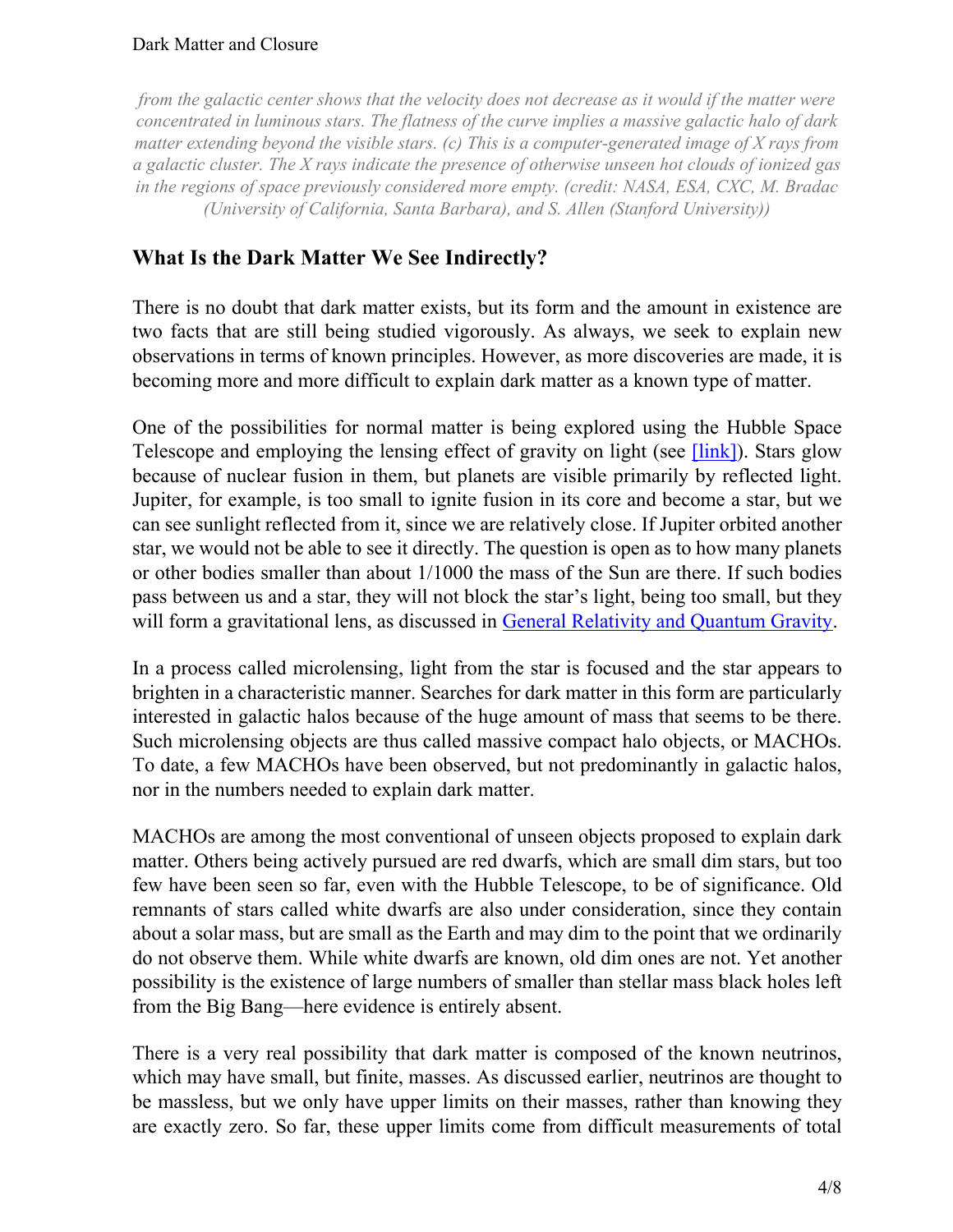energy emitted in the decays and reactions in which neutrinos are involved. There is an amusing possibility of proving that neutrinos have mass in a completely different way.

We have noted in **Particles**, Patterns, and [Conservation](/m42674) Laws that there are three flavors of neutrinos ( $v_e$ ,  $v_\mu$ , and  $v_\tau$ ) and that the weak interaction could change quark flavor. It should also change neutrino flavor—that is, any type of neutrino could change spontaneously into any other, a process called neutrino oscillations. However, this can occur only if neutrinos have a mass. Why? Crudely, because if neutrinos are massless, they must travel at the speed of light and time will not pass for them, so that they cannot change without an interaction. In 1999, results began to be published containing convincing evidence that neutrino oscillations do occur. Using the Super-Kamiokande detector in Japan, the oscillations have been observed and are being verified and further explored at present at the same facility and others.

Neutrino oscillations may also explain the low number of observed solar neutrinos. Detectors for observing solar neutrinos are specifically designed to detect electron neutrinos ν*<sup>e</sup>* produced in huge numbers by fusion in the Sun. A large fraction of electron neutrinos  $v_e$  may be changing flavor to muon neutrinos  $v_u$  on their way out of the Sun, possibly enhanced by specific interactions, reducing the flux of electron neutrinos to observed levels. There is also a discrepancy in observations of neutrinos produced in cosmic ray showers. While these showers of radiation produced by extremely energetic cosmic rays should contain twice as many  $v_{\mu}$  s as  $v_e$  s, their numbers are nearly equal. This may be explained by neutrino oscillations from muon flavor to electron flavor. Massive neutrinos are a particularly appealing possibility for explaining dark matter, since their existence is consistent with a large body of known information and explains more than dark matter. The question is not settled at this writing.

The most radical proposal to explain dark matter is that it consists of previously unknown leptons (sometimes obtusely referred to as non-baryonic matter). These are called weakly interacting massive particles, or WIMPs, and would also be chargeless, thus interacting negligibly with normal matter, except through gravitation. One proposed group of WIMPs would have masses several orders of magnitude greater than nucleons and are sometimes called neutralinos. Others are called axions and would have masses about  $10^{-10}$  that of an electron mass. Both neutralinos and axions would be gravitationally attached to galaxies, but because they are chargeless and only feel the weak force, they would be in a halo rather than interact and coalesce into spirals, and so on, like normal matter (see [\[link\]\)](#page-5-1).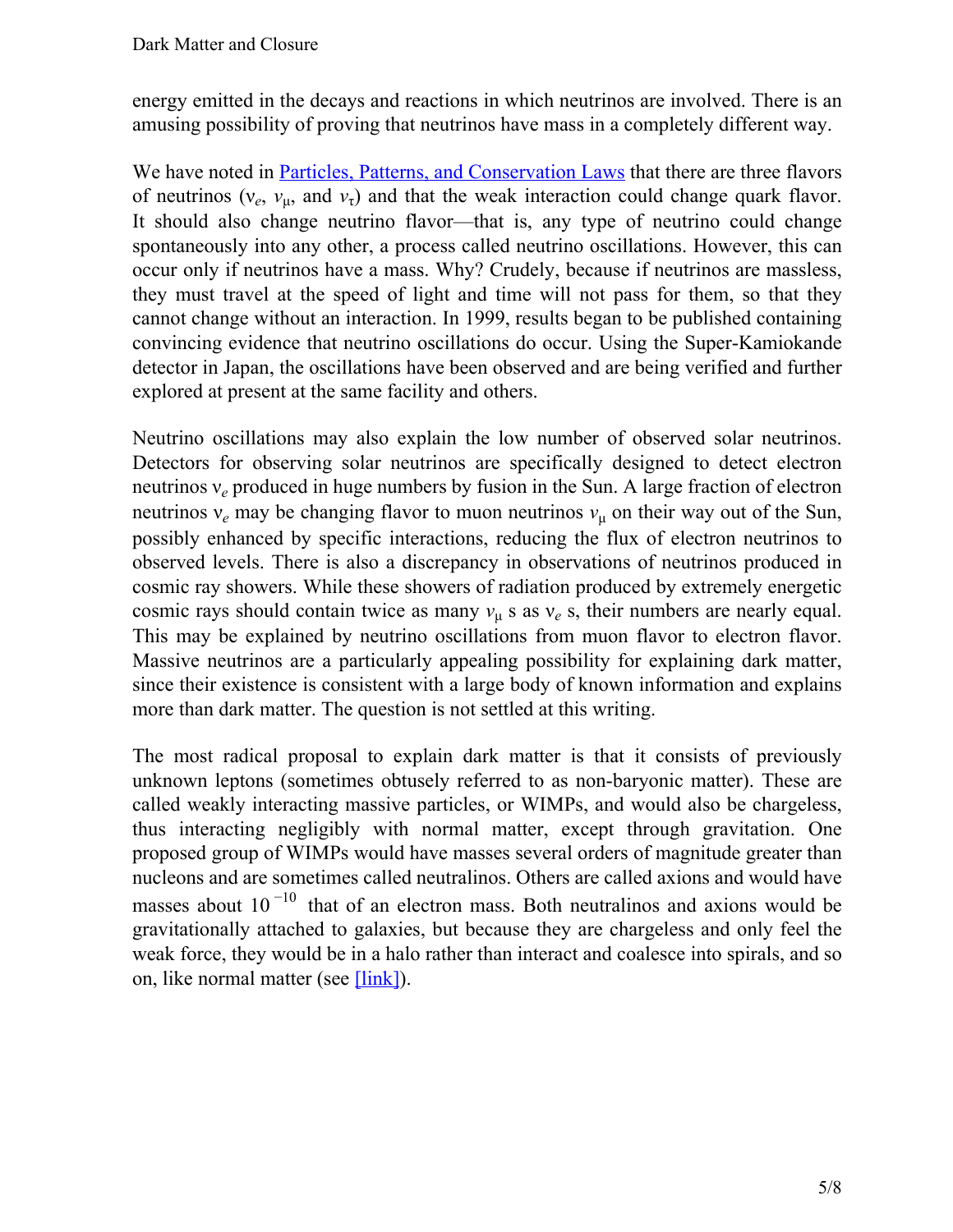

<span id="page-5-1"></span><span id="page-5-0"></span>*The Hubble Space Telescope is producing exciting data with its corrected optics and with the absence of atmospheric distortion. It has observed some MACHOs, disks of material around stars thought to precede planet formation, black hole candidates, and collisions of comets with*



*Dark matter may shepherd normal matter gravitationally in space, as this stream moves the leaves. Dark matter may be invisible and even move through the normal matter, as neutrinos penetrate us without small-scale effect. (credit: Shinichi Sugiyama)*

Some particle theorists have built WIMPs into their unified force theories and into the inflationary scenario of the evolution of the universe so popular today. These particles would have been produced in just the correct numbers to make the universe flat, shortly after the Big Bang. The proposal is radical in the sense that it invokes entirely new forms of matter, in fact *two* entirely new forms, in order to explain dark matter and other phenomena. WIMPs have the extra burden of automatically being very difficult to observe directly. This is somewhat analogous to quark confinement, which guarantees that quarks are there, but they can never be seen directly. One of the primary goals of the LHC at CERN, however, is to produce and detect WIMPs. At any rate, before WIMPs are accepted as the best explanation, all other possibilities utilizing known phenomena will have to be shown inferior. Should that occur, we will be in the unanticipated position of admitting that, to date, all we know is only 10% of what exists. A far cry from the days when people firmly believed themselves to be not only the center of the universe, but also the reason for its existence.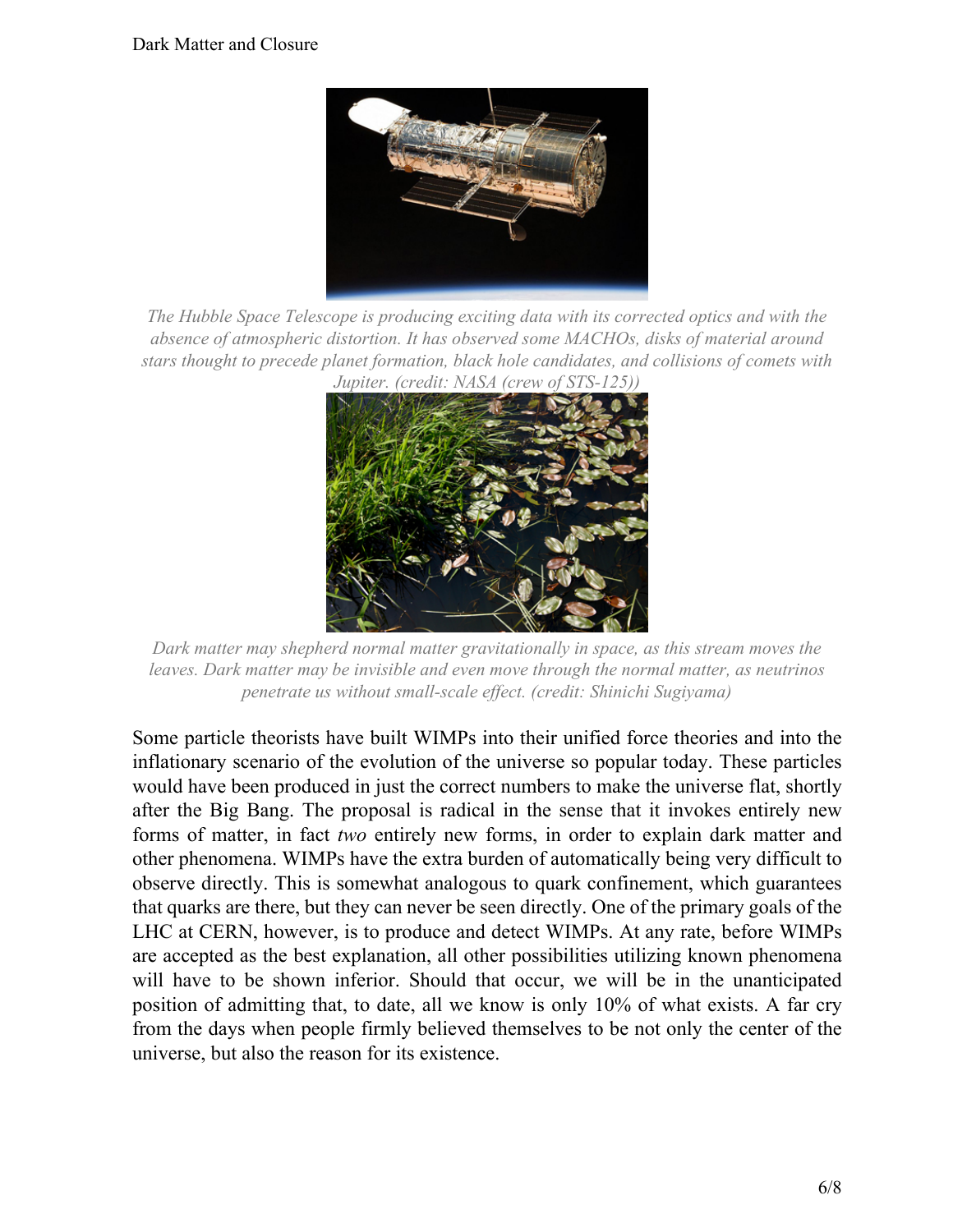# **Section Summary**

- Dark matter is non-luminous matter detected in and around galaxies and galactic clusters.
- It may be 10 times the mass of the luminous matter in the universe, and its amount may determine whether the universe is open or closed (expands forever or eventually stops).
- The determining factor is the critical density of the universe and the cosmological constant, a theoretical construct intimately related to the expansion and closure of the universe.
- The critical density  $\rho_c$  is the density needed to just halt universal expansion. It is estimated to be approximately  $10^{-26}$  kg/m<sup>3</sup>.
- An open universe is negatively curved, a closed universe is positively curved, whereas a universe with exactly the critical density is flat.
- Dark matter's composition is a major mystery, but it may be due to the suspected mass of neutrinos or a completely unknown type of leptonic matter.
- If neutrinos have mass, they will change families, a process known as neutrino oscillations, for which there is growing evidence.

# **Conceptual Questions**

Discuss the possibility that star velocities at the edges of galaxies being greater than expected is due to unknown properties of gravity rather than to the existence of dark matter. Would this mean, for example, that gravity is greater or smaller than expected at large distances? Are there other tests that could be made of gravity at large distances, such as observing the motions of neighboring galaxies?

How does relativistic time dilation prohibit neutrino oscillations if they are massless?

If neutrino oscillations do occur, will they violate conservation of the various lepton family numbers  $(L_e, L_\mu)$ , and  $L_\tau$ )? Will neutrino oscillations violate conservation of the total number of leptons?

Lacking direct evidence of WIMPs as dark matter, why must we eliminate all other possible explanations based on the known forms of matter before we invoke their existence?

## **Problems Exercises**

If the dark matter in the Milky Way were composed entirely of MACHOs (evidence shows it is not), approximately how many would there have to be? Assume the average mass of a MACHO is 1/1000 that of the Sun, and that dark matter has a mass 10 times